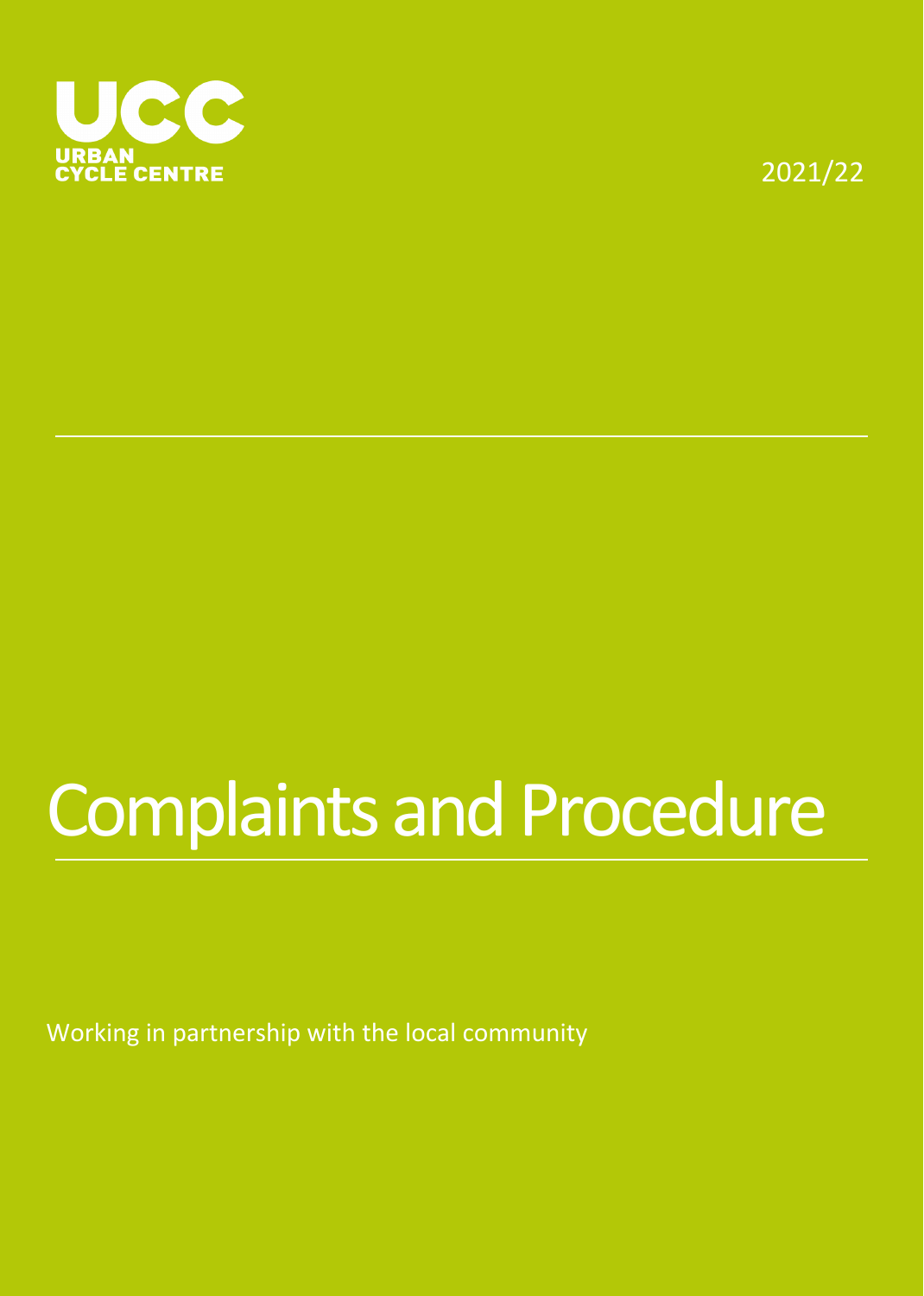# **Complaints**

Whilst engaging with customers, NCA staff are keen to ensure that all of our customers and stakeholders have the best experience possible.

Cycle training and cycling activities during school years is a childhood memory recalled with fondness in later life. As an adult, having a great cycling experience, ensures future sustainable participation in cycling activities.

Despite our best efforts, we do recognise that things can go awry for a variety of reasons.

NCA have in place a system to manage problems which may arise as a result of our training delivery or event delivery. If a complaint is made, we will handle it fairly and quickly to ensure a speedy resolution

### **Complaints Policy**

NCA's complaints policy is there to advice our staff about best practice responses; there is a clear pathway for our staff to follow. This is re-iterated within our program of CPD.

### **Complaints procedure**

From a customer's point of view, our complaints procedure is accessible via our website, contact details are added to all of our paperwork. It contains information about how to raise concerns, either via the telephone, email or face to face with the Lead Instructor on the day. We place great importance on how we respond to a complaint; the first point is to address any issue immediately. By listening, taking on board comments being made by our customers. By thoroughly investigating the matter; with discussion, recording Instructors and other third parties comments. Our remit is to resolve complaints swiftly and fairly, to all parties

NCA stakeholders and customers are equally important. Our stakeholders include:

- The children
- The teachers & school staff
- Parents & Carers
- Residents adjacent to training sites
- Council Representatives
- Representatives from the accrediting body

We listen to our customers, receiving feedback good or bad is a learning experience. It is NCA's responsibility is to ensure the highest quality of training is delivered to our clients. Only by recognising that there may be a problem, can the matter be addressed and rectified